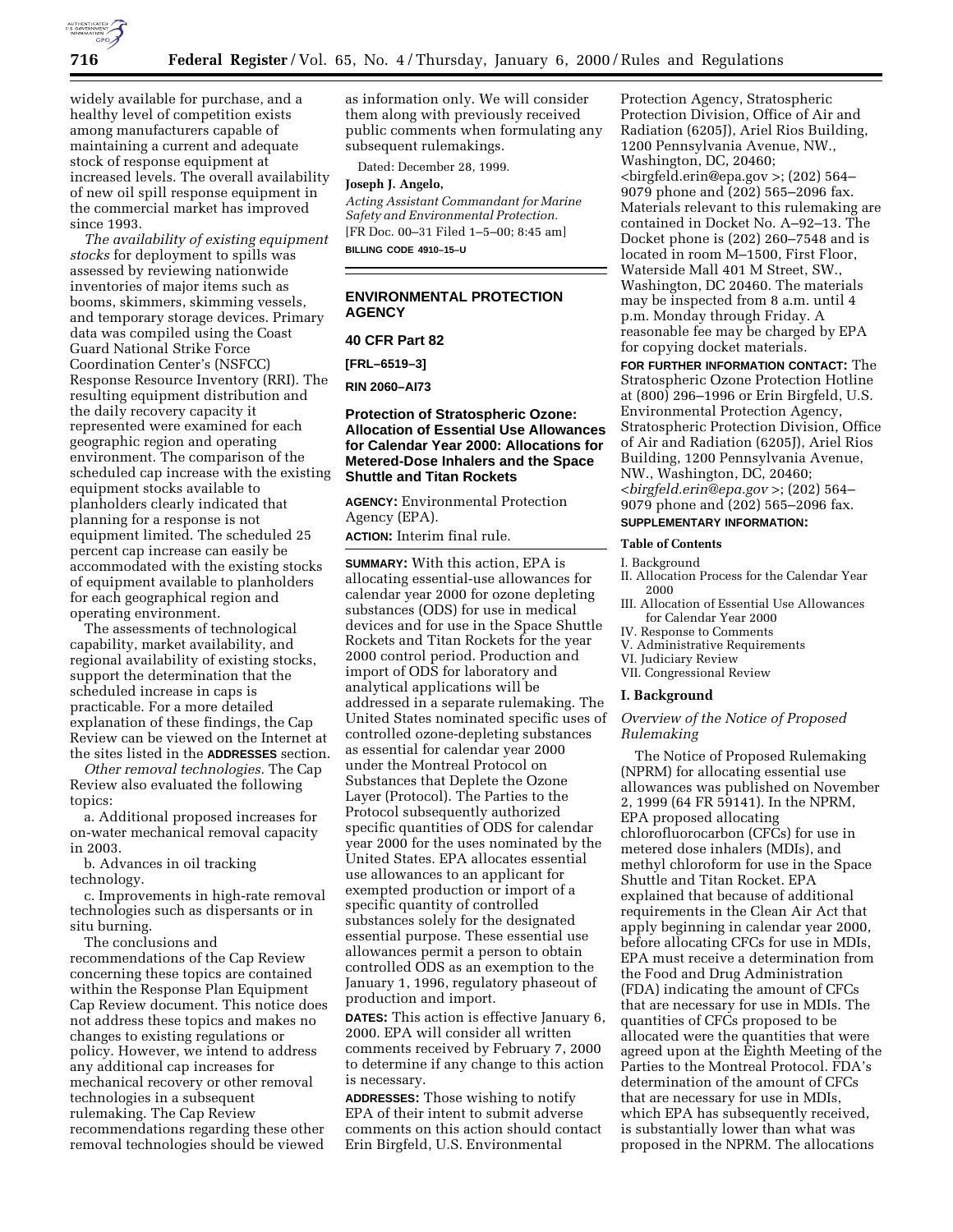in this action reflect these lowered amounts. Because stakeholders have not had a chance to comment on the lower amounts, today's action is being issued as an interim final rule effective January 6, 2000. This will allow essential use applicants access to necessary CFCs for continued production of MDIs, and at the same time will allow for further comment on and potential changes to the allocation.

In the NPRM, EPA also explained that due to requirements of the CAA that apply beginning in calendar year 2000, the essential use exemption for import and production of small amounts of high purity ozone depleting substances (ODS) for laboratory and analytical uses may not be available after January 1, 2000. Today's action does not address this issue. EPA will issue a separate final rule on the topic of laboratory essential uses.

#### *Overview of the Essential Use Process*

The Montreal Protocol on Substances that Deplete the Ozone Layer (Protocol) sets specific deadlines for the phaseout of production and importation of ozone depleting substances (ODS). At their Fourth Meeting in 1992, the Parties to the Protocol (the Parties) amended the Protocol to allow exemptions to the phaseout for uses agreed by the Parties to be essential. At the same Meeting, the Parties also adopted Decision IV/25, which established criteria for determining whether a specific use should be approved as essential, and the process for making such a determination.

The criteria for an essential use as set forth in Decision IV/25 are the following:

''(1) that a use of a controlled substance should qualify as 'essential' only if:

(i) it is necessary for the health, safety or is critical for the functioning of society (encompassing cultural and intellectual aspects); and

(ii) there are no available technically and economically feasible alternatives or substitutes that are acceptable from the standpoint of environment and health;

(2) that production and consumption, if any, of a controlled substance for essential uses should be permitted only if:

(i) all economically feasible steps have been taken to minimize the essential use and any associated emission of the controlled substance; and

(ii) the controlled substance is not available in sufficient quantity and quality from existing stocks of banked or

recycled controlled substances, also bearing in mind the developing countries' need for controlled substances.''

The procedure set out by Decision IV/ 25 first calls for individual Parties to nominate essential uses. The Protocol's Technology and Economic Assessment Panel (TEAP or the Panel) evaluates the nominated essential uses and makes recommendations to the Protocol Parties. The Parties make the final decisions on essential use nominations at their annual meeting.

Persons requesting essential use exemptions submit applications which respond to the specific questions in the 1997 Handbook on Essential Use Nominations. This document may be obtained from the Stratospheric Protection Division, U.S. Environmental Protection Agency or the Ozone Secretariat of the Montreal Protocol in Nairobi. The Handbook can also be downloaded from the TEAP website at: http://www.teap.org/html/ teap\_reports.html.

## *What does EPA do with the information in the essential use applications?*

The U.S. EPA carefully reviews all the information in each essential use application and enters the information into a tracking system which permits year by year comparison of quantities of ODS requested, quantities allocated, quantities of ODS received in previous years, and quantities of ODS used for the specific essential activity. The review of data enables EPA to assess whether entities are stockpiling ODS, whether there seem to be inflated requests relative to actual use, and whether there is possible doublecounting between companies. For example, in 1998 we identified some double-counting in the requests for CFCs among companies. Our analysis also revealed that there were disparities between the total quantity of CFCs requested for MDIs and the actual quantity used to manufacture MDIs in previous years. To account for this inflation in the request for allocation, EPA reduced the total U.S. nomination for 1998 by 10 percent before forwarding the applications for consideration by the TEAP and the Parties to the Protocol.

Every year since 1994, EPA has reviewed applications for essential uses according to the above criteria and then forwarded the applications to the Parties. The Parties then review the recommendations by the TEAP and make final decisions on essential use nominations.

## *What are the essential uses that EPA has nominated in the past?*

Decision IV/25 was implemented initially in the context of halons which were phased out of production at the end of 1993. At that time, nominations for halons were separated from those for other ozone-depleting substances. EPA issued a **Federal Register** notice requesting nominations for essential uses of halons (February 2, 1993; 58 FR 06786). In response, the Agency received over ten nominations, but was able to work with applicants to resolve their near-term requirements. As a result, the U.S. did not nominate any uses for continued halon production in 1994. About a dozen other nations put forth nominations which were reviewed by the Panel, which determined that in each case alternatives existed or that the existing supply of banked halons was adequate to meet near-term needs. The Panel, therefore, did not recommend approval for any of the nominations. In November of 1993, at the Fifth Meeting, the Parties unanimously adopted the Panel's recommendation not to approve any essential uses for production and consumption of halons in 1994.

EPA issued a second notice requesting applications for essential use applications for halons for the 1995 control period on October 18, 1993 (58 FR 53722). In response to this inquiry, EPA received no applications. The TEAP received only one nomination (from France) for essential use exemptions for halons for production and consumption of halons for an essential use in 1995. The TEAP did not recommend approval of this nomination.

In 1993, EPA issued a **Federal Register** notice requesting essential use applications for CFCs, methyl chloroform, carbon tetrachloride, and hydrobromofluorocarbons required beyond the 1996 phaseout of consumption and production of these class I substances (May 20, 1993, 58 FR 29410). EPA received 20 applications in response to this notice. For several of these applications, EPA determined that the criteria contained in Decision IV/25 had not been satisfied. For example, EPA rejected two applications seeking CFCs for use in servicing airconditioning equipment on the basis that adequate supplies of banked and recycled CFCs were available. However, in rejecting these nominations, the United States noted that servicing existing air-conditioning and refrigeration equipment remains a major challenge to the successful transition from ODSs and that a future nomination in this area might be necessary if a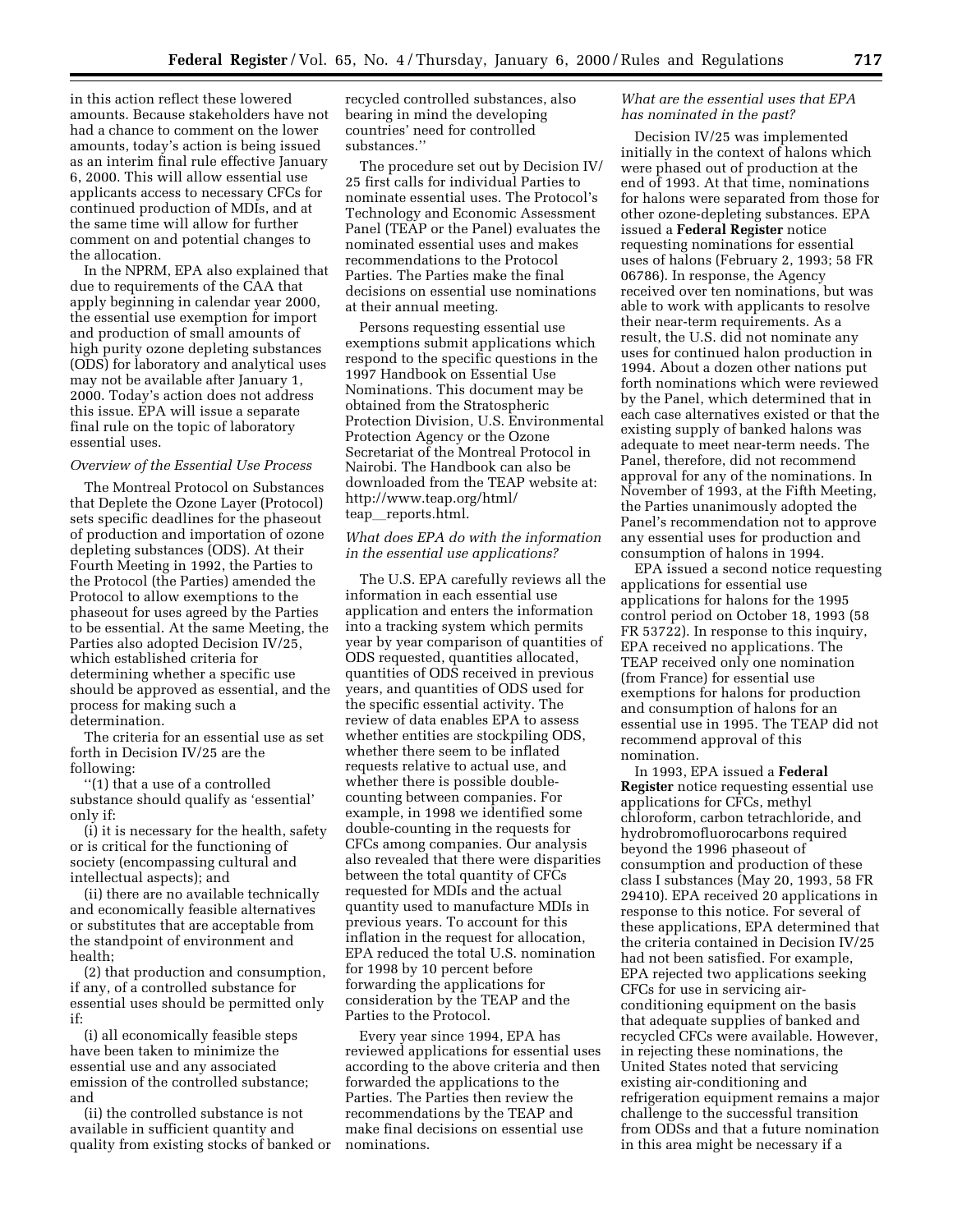combination of retrofits, replacements, recycling, recovery at disposal, and banking do not adequately address these needs.

In 1993, the United States forwarded essential use nominations to the Protocol Secretariat for the following uses of CFCs: metered dose inhalers and other selected medical applications; rocket motor assembly for the Space Shuttle; aerosol wasp killers; limited use in a specified bonding agent and polymer application; and a generic application for laboratory uses under specified limitations. (Letter from Pomerance to the United Nations Environment Programme (UNEP), September 27, 1993).

The TEAP reviewed over 200 specific uses which were submitted to the Montreal Protocol Secretariat by the Parties to the Protocol. In March 1994, the Panel issued the ''1994 Report of the Technology and Economic Assessment Panel,'' which included the Panel's recommendations for essential-use production and consumption exemptions. The Panel recommended that essential use exemptions be granted for nominations of: methyl chloroform in solvent bonding for the Space Shuttle; CFCs used in metered dose inhalers; and specific controlled substances needed for laboratory and analytical applications. For each of the other nominations submitted, the TEAP determined that one or more of the criteria for evaluating an essential use had not been satisfied. The Parties approved essential use exemptions for the uses recommended in the 1994 TEAP report. The U.S. has continued to request and receive exemptions for those same uses in subsequent years.

## **II. Allocation Process for the Calendar Year 2000**

The domestic allocation process for this year differs from past allocations due to changes in the requirements under the Clean Air Act (CAA or the Act). The purpose of this section is to explain the legal background behind these changes, and to outline the procedures that EPA and the Food and Drug Administration (FDA) used to fulfill our obligations under the CAA in allocating ozone depleting substances for calendar year 2000.

Prior to the year 2000, EPA allocated essential use exemptions under the original phase-out schedule contained in section 604 of the Act. This schedule does not require the complete phaseout of any ODS prior to calendar year 2000. Under section 606 of the Act, EPA was obligated to create an accelerated phaseout through regulation to match

the accelerated phaseout under the Protocol. However, EPA had the flexibility to create exemptions to the regulatory phaseout, where such exemptions had been approved under the Montreal Protocol. Thus, for the past several years, EPA has been able to authorize production and import of ozone-depleting substances for essential uses allowed under the Protocol, without regard to whether the Act contains exceptions for those uses, as long as the total authorized production does not exceed the amount permitted by the Act. However, January 1, 2000, is the phaseout date under Section 604 of the Act for all class I substances with the exception of methyl chloroform and methyl bromide. The phaseout dates for methyl chloroform and methyl bromide are January 1, 2002 and January 1, 2005, respectively. After the phaseout date for a particular substance has passed, EPA will no longer be able to authorize production of that substance on the basis of the slower phaseout schedule under the Act. Because CFCs are to be phased-out by calendar year 2000 under the original phase-out schedule, EPA must now implement essential use exemptions for these chemicals as specified under the Act in section 604(d).

The phaseout date for methyl chloroform under the Act is January 1, 2002. Until that date, the Act permits production and import of methyl chloroform equivalent to 20% of baseline. The amount of methyl chloroform allocated for calendar year 2000 is well below this limit. Beginning in the year 2002, EPA will implement the exception for essential uses of methyl chloroform found in 604(d)(1) of the Act.

For calendar year 2000, the entities in Table I submitted applications requesting class I controlled substances for essential uses. The applications provided information in accordance with the criteria set forth in Decision IV/ 25 of the Protocol and the procedures outlined in the ''1997 Handbook on Essential Use Nominations.'' The applications requested exemptions for the production and import of specific quantities of certain class I controlled substances after the phaseout. The EPA reviewed the applications and nominated these uses to the Protocol Secretariat for analysis by the TEAP and its Technical Option Committees (TOCs). The Parties to the Montreal Protocol approved the U.S. nominations for essential-use exemptions during the Tenth Meeting in 1998 (Decision IX/18). Today's action allocates essential-use allowances to U.S. entities as authorized by the Parties to the Montreal Protocol and to the extent consistent with the CAA.

The Act provides for the following essential use exemptions to the ban on production and import. Section 604 (d)(2) states that notwithstanding the phaseout, EPA shall, to the extent consistent with the Montreal Protocol, authorize production of limited quantities of class I substances for use in medical devices, if FDA, in consultation with EPA, determines that such production is necessary. Section 604(d)(3) states that EPA may, to the extent consistent with the Montreal Protocol, authorize production of limited quantities of halon-1211, halon-1301, and halon-2402 solely for the purpose of aviation safety, if the Federal Aviation Administration, in consultation with EPA, determines that no safe and effective substitute has been developed and that such authorization is necessary for aviation safety purposes. Section 604(d)(1) provides that during the period from January 1, 2002 to January 1, 2005, EPA may, to the extent consistent with the Montreal Protocol, authorize the production of limited quantities of methyl chloroform solely for use in essential applications for which no safe and effective substitute is available. Section 604(d)(4) states that EPA cannot use any of these three exemptions to authorize any person to produce a class I substance in annual quantities greater than 10 percent of that person's baseline year as defined in Section 601(2). Section 604(g)(3) of the Act provides that EPA may, to the extent consistent with the Montreal Protocol, authorize the production of limited quantities of halon-1211, halon-1301, and halon-2402 after December 31, 1999, and before December 31, 2004 for use in fire suppression and explosion prevention in association with domestic production of crude oil and natural gas energy supplies on the North Slope of Alaska, if it is determined that no safe and effective substitute has been developed and that such authorization is necessary for fire suppression or explosion prevention purposes. EPA cannot use this exemption to authorize any person to produce any of these halons in an amount greater than 3 percent of that person's baseline. Finally, section 604(f) states that the President may, to the extent consistent with the Montreal Protocol, provide an exemption for production of CFC -114, halon-1211, halon-1301, and halon-2402 as necessary to protect U.S. national security interests, if the President finds that adequate substitutes are not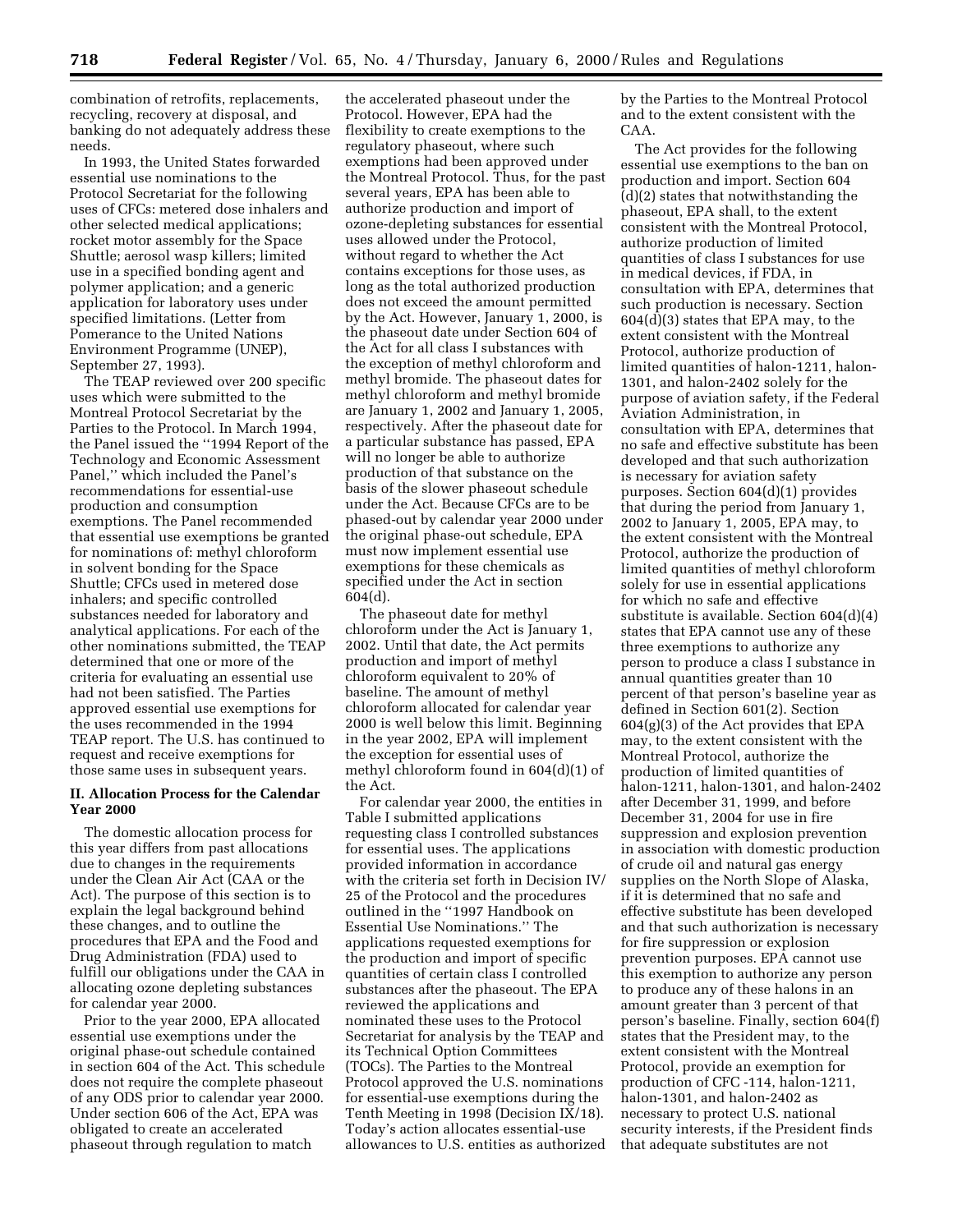available and that the production and use of the substance are necessary to protect national security interests.

Today's action allocating CFCs for use in MDIs requires EPA to implement the exception for medical devices found in section 604(d)(2) of the Clean Air Act. ''Medical device'' is defined in section 601(8) of the Clean Air Act as follows: [A]ny device (as defined in the Federal Food, Drug, and Cosmetic Act (21 U.S.C. 321), diagnostic product, drug (as defined in the Federal Food, Drug, and Cosmetic Act), and drug delivery system—

(A) if such device, product, drug, or drug delivery system utilizes a class I or class II substance for which no safe and effective alternative has been developed, and where necessary, approved by the Commissioner [of FDA]; and

(B) if such device, product, drug, or drug delivery system, has, after notice and opportunity for public comment, been approved and determined to be essential by the Commissioner [of FDA] in consultation with the Administrator [of EPA].

The preamble to FDA's September 1, 1999, notice of proposed rulemaking on essential use determinations (64 FR 47735) discusses FDA's approach to determining whether ''safe and effective alternative[s]'' have been developed. It states that ''A non-CFC product simply having the same active moiety as a CFC product is only one factor to be considered. Other factors, such as whether the non-CFC product has the same route of administration, the same indication, and can be used with approximately the same level of convenience, are important considerations. Additionally, FDA must consider whether patients who medically need the CFC product are adequately served by the non-CFC product. FDA's approval of a non-CFC product is a determination that the product is safe and effective, but it is not a determination that the product is a safe and effective alternative to any other product. That requires a separate and distinct analysis.'' FDA has not yet determined that any non-CFC product is a safe and effective alternative to any CFC MDI. Accordingly, part (A) of the definition of medical device has not affected today's allocation.

With respect to part (B) of the definition of medical device (section 601(8)(B)), and in particular the use of the word ''essential'' in that part of the definition, EPA is relying on current FDA regulations (21 CFR 2.125) which contain a list of uses of CFCs that FDA in consultation with EPA has found to be essential. This list includes, among

others, metered-dose steroids, metereddose adrenergic bronchodilators, metered-dose cromolyn sodium, metered-dose ipratropium bromide, and metered-dose nedocromil sodium, all drugs for oral inhalation in humans. The companies for which EPA is granting essential use allowances produce CFC MDIs that contain these active moieties. Thus, the products for which EPA is granting essential use allowances are 'determined to be essential'' by FDA.

Also with respect to part (B) of the definition of ''medical device'', EPA and FDA considered how to interpret the language regarding approval by FDA of the ''device, product, drug, or drug delivery system.'' The complete phrase reads as follows: ''if such device, product, drug, or drug delivery system, has, after notice and opportunity for public comment, been approved and determined to be essential by the Commissioner in consultation with the Administrator.'' The decision was made to interpret this phrase as referring to FDA's approval of an essential use and not the approval of the specific product in question through approval of the New Drug Application (NDA) or Abbreviated New Drug Application (ANDA) for that product. This means that any MDI whose active moiety appears on FDA's essential use list is eligible to receive essential use allowances. This interpretation was taken for the following reasons. The term ''approved'' must be interpreted in light of the surrounding language. Section 601(8)(B) requires notice and comment rulemaking and refers to action by FDA, in consultation with EPA. Since approval of an NDA or ANDA under the FDCA involves unilateral action by FDA without notice-and-comment rulemaking, it is reasonable to conclude section 601(8)(B) does not refer to approval of an NDA or ANDA under the FDCA. Therefore, FDA and EPA are interpreting section 601(8)(B) to refer to FDA's approval of an essential use. This interpretation is consistent with the surrounding language, since FDA engages in notice-and comment rulemaking in listing essential uses and since EPA has a strong interest in decisions about essential uses. This means that an MDI is ''approved and determined to be essential'' if the MDI contains an active moiety on FDA's essential use list. All of the MDIs for which we are allocating CFCs today meet this qualification.

Implementing the essential use exemption for MDIs under the Act required EPA to consult with FDA regarding the quantity of CFCs to be allocated. As stated earlier, section

604(d)(2) of the Act provides that EPA shall authorize production and import of limited quantities of class I substances for use in medical devices if FDA, in consultation with EPA, determines such authorization to be necessary. Administrator Carol Browner sent a letter to Dr. Jane Henney, Commissioner of FDA, dated October 28, 1999, requesting that FDA make a determination on the amount of CFCs that are ''necessary'' for the production of MDIs for calendar year 2000. A December 23, 1999, letter was sent in response from Commissioner Henney that contains FDA's determination.

EPA also collected additional information relevant to the allocation. The 1997 TEAP Handbook on Essential Use Nomination (Handbook), the guidance document for essential use exemption applications, does not request information regarding specific products for which the CFCs will be used. As a result, EPA sought more detailed information including which drug products would be produced using the allocated CFCs for calendar year 2000. EPA sent out letters to the essential use applicants (separate letters were sent to the International Pharmaceutical Aerosol Consortium (IPAC) member companies) for medical devices, requesting this additional information under section 114 of the Act. The responses to the letters included confidential business information on the types of drug products to be manufactured, as well as the quantity and the specific CFC chemical to be used in the manufacture of each product. EPA shared the responses to these letters with FDA to assist it in determining the amount of CFCs for use in medical devices that are ''necessary.''

Dr. Henney's letter in response to the Administrator dated December 23, 1999, provided FDA's analysis of the amounts of CFCs that FDA determined are necessary in calendar year 2000 for the production of medical devices as defined under the Clean Air Act. FDA determined that a total of 2737.3 metric tons are necessary for use in MDIs for calendar year 2000. In contrast, the total amount of CFCs proposed to be allocated in the NPRM (November 2, 1999 64 FR 59141) was 3735 metric tons. The rationale underlying FDA's determination is provided in Dr. Henney's December 23, 1999 letter:

''In listing the amounts we believe to be necessary for use in medical devices, we referred to historical use and have included an additional amount to allow for overage, for waste during manufacturing, for uncertainties in the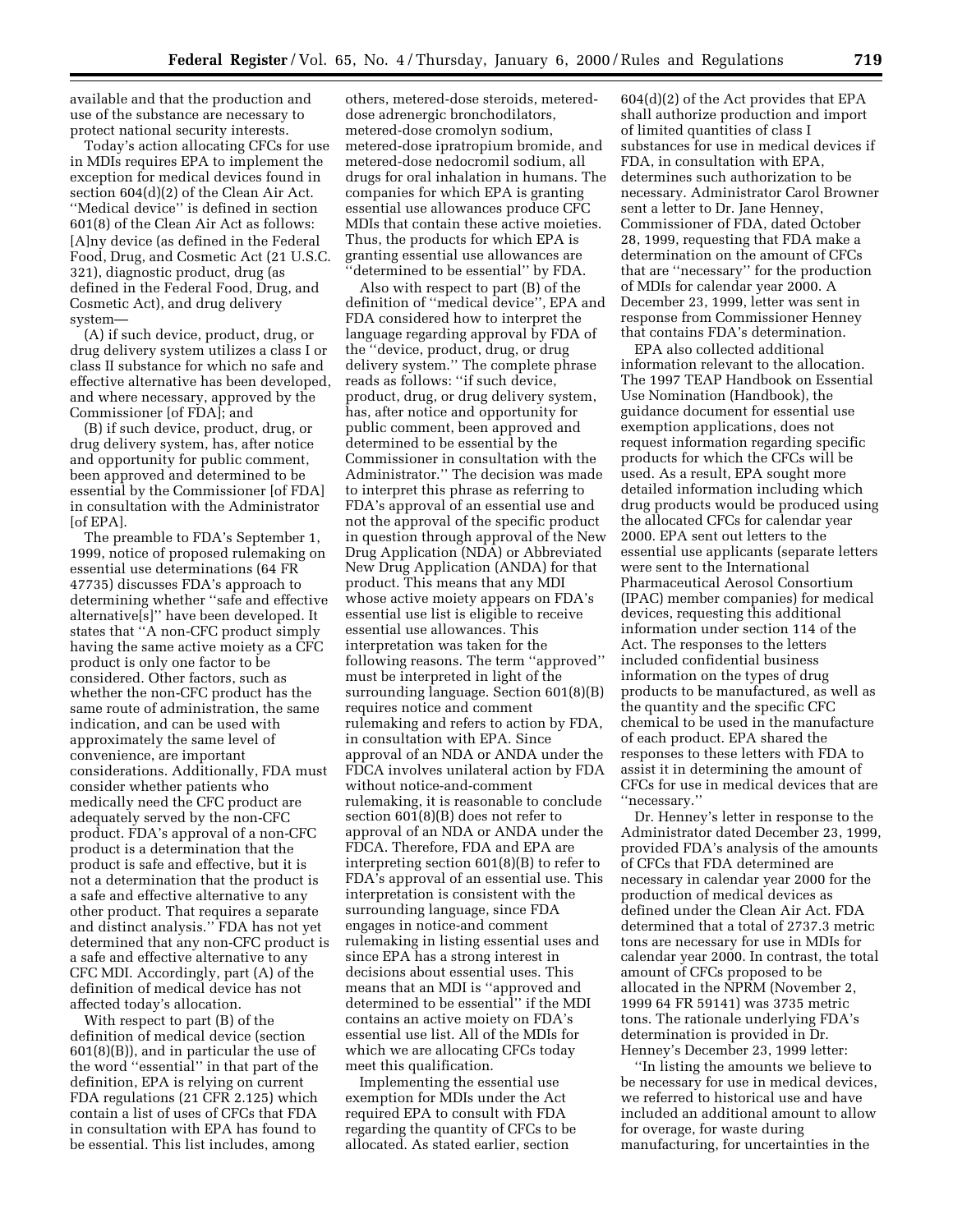supply chain of CFCs since they are no longer produced in the United States, for changes in future market shares of specific products, as well as for unforeseen circumstances in the market. We also provided additional amounts based on our knowledge of certain manufacturing problems. In addition, we eliminated any double-counting we found and eliminated allocations for uses not considered essential by the parties to the Montreal Protocol, even if those uses are currently listed in our regulation at 21 CFR 2.125(e).'' FDA also noted that they accounted for CFCs for use in the production of MDIs that would ultimately be exported to Canada.

FDA's determination that 2737.3 metric tons of CFCs are necessary for use in MDIs is consistent with EPA's data on historical use and import for MDIs. In order for companies to place an order for CFCs they must provide a letter from EPA which indicates the amount of CFC that they are allowed to purchase from chemical producers. Before issuing these letters, EPA asks companies if they still need the entire allocation of CFCs. In many cases, companies voluntarily give up part of their CFC allocation for various reasons. The net result is that the amount of CFCs actually purchased each year is substantially less than the amount of CFCs allocated each year. For example, in 1998, 4,363 tons of CFCs were allocated for use in medical devices. However, only 2,235.6 tons were actually imported or produced for MDIs in that year, and a total of 2,425.5 tons were actually used in the production of MDIs. Similarly in 1997, 4,656.0 tons of CFCs were allocated for use in MDIs while 2,032.3 tons were imported or produced, and 2,255.1 tons were used in MDI production (data from the EPA CFC accounting framework). Thus, the amount of CFCs that FDA has determined is ''necessary'' is about 300 metric tons higher than EPA's data on actual use of CFCs in MDIs for 1998. As stated in the letter from FDA, this additional amount will act as a safety factor accounting for any unplanned interruptions in CFC supply that could occur during the course of the year.

As mentioned above, section 604(d)(2) of the Act states that EPA's allocation must be consistent with the Montreal Protocol. Article 2A(4) of the Protocol states that Parties such as the United States may not produce or import CFCs after January 1, 1996, except that the Parties may decide collectively to permit a specified amount of production or import for uses that they agree to be essential. The Parties to the Protocol

approved the U.S. nominations for essential use exemptions for calendar year 2000 during their Tenth Meeting in 1998 (Decision IX/8). The quantities we are allocating today do not exceed the amounts approved by the Parties. Therefore, we believe that this action is consistent with the Protocol.

## *Can I Submit Comments on This Interim Final Eule?*

In the interest of maintaining as open and transparent a process as possible, this year's allocation for medical devices and the space program is being issued as an interim final rule instead of a final rule. This will allow stakeholders to comment on the appropriateness and accuracy of the allocation while still allowing pharmaceutical companies access to CFCs in the near term for continued manufacture of MDIs. Today's action allocates 2737.3 tons of CFCs for use in medical devices instead of the 3735 metric tons proposed in the NPRM. EPA received no comments on the NPRM stating that the proposed allocation was insufficient for an applicant's needs. While we are accepting comment on the lowered allocation figures, EPA, under the terms of the Montreal Protocol cannot allocate CFCs in an amount higher than 3735 metric tons because no more than that amount has been approved for essential use by the Parties to the Montreal Protocol. Because we are issuing this action as an interim final rule, the following paragraphs explain the relevant procedures under the CAA and the Administrative Procedures Act (APA), as well as EPA's findings.

Section 307(d) of the CAA states that in the case of any rule to which section 307(d) applies, notice of proposed rulemaking must be published in the **Federal Register** (CAA 307(d)(3)). The promulgation or revision of regulations under title VI of the CAA is generally subject to section 307(d). However, section 307(d) does not apply to any rule referred to in subparagraphs (A) or (B) of section 553(b) of the Administrative Procedures Act (APA), 5 U.S.C. 551 *et seq.*

Section 553 of the Administrative Procedures Act, 5 U.S.C. 553(b)(B), provides that, when an agency for good cause finds that notice and public procedure are impracticable, unnecessary or contrary to the public interest, the agency may issue a rule without providing notice and opportunity for public comment. In its proposed rule, 64 FR 59141 (Nov. 2, 1999), EPA provided notice that the allocation of essential use allowances for MDIs for calendar year 2000 would

be made in accordance with CAA sections  $601(8)$  and  $604(d)(2)$ . EPA also provided preliminary interpretations of the relevant statutory language and announced that the final allocation would be based on what FDA determined was ''necessary'' under section 604(d)(2) of the CAA. The proposed allocation reflected the quantities of CFCs that had been approved by the Parties to the Montreal Protocol for this use. Because the quantities that appear in today's allocation differ significantly from the quantities that appeared in the proposal, EPA has decided to provide an opportunity for post-promulgation comment on this allocation.

EPA has determined that there is good cause for making today's allocation final without prior notice of FDA's determination or an opportunity to comment on the allocation, as adjusted to reflect FDA's determination. The allocation of these essential-use allowances to the specified MDI manufacturers will allow for the pharmaceutical industry to continue to produce life-saving MDIs for the treatment of asthma and chronic obstructive pulmonary disease. Thus, prior notice and an opportunity to comment with regard to today's allocated quantities are impracticable and contrary to the public interest. EPA finds that this constitutes good cause under 5 U.S.C. 553(b)(B). Nonetheless, EPA is providing 30 days for submission of public comments following today's action. EPA will consider all written comments submitted in the allotted time period to determine if any change to this action is required.

Section 553(d) of the APA generally provides that rules may not take effect earlier than 30 days after they are published in the **Federal Register**. However, APA section 553(d) excepts from this provision any action that grants or recognizes an exemption or relieves a restriction. Since today's action grants an exemption to the phaseout of production and consumption of CFCs, EPA is making this action effective immediately to ensure the availability of CFCs for medical devices during the 2000 control period.

#### **III. Allocation of Essential Use Allowances for Calendar Year 2000**

## *What Is EPA's Proposed Essential Use Allocation for Calendar Year 2000?*

In today's action, EPA is allocating essential use allowances for the year 2000 control period to entities listed in Table I for exempted production or import of the specific quantity of class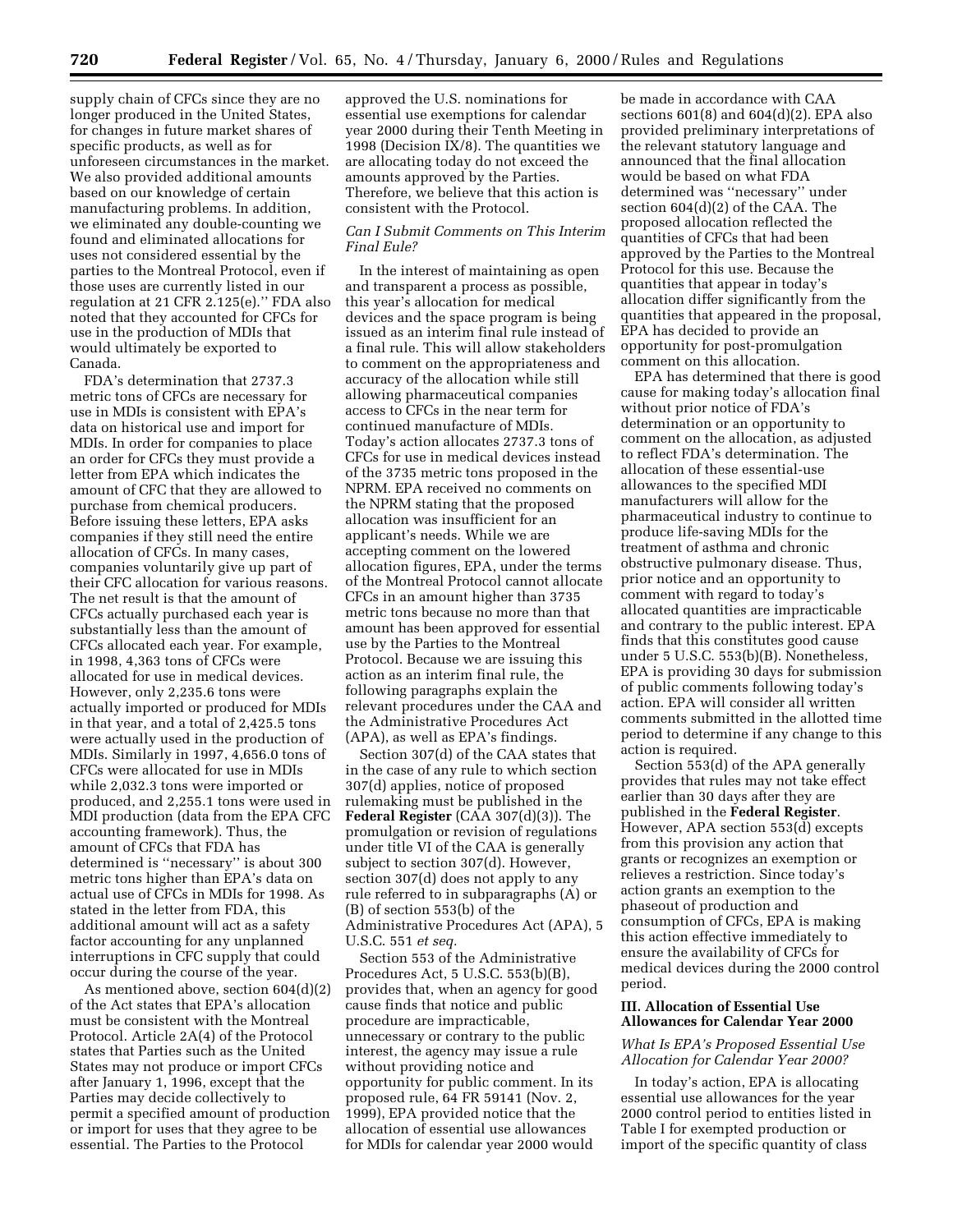I controlled substances solely for the specified essential use. The final allocation for CFCs for use in MDIs

reflects FDA's determination of the amounts of CFCs that are necessary as specified under section 604(d)(2) of the Act.

## TABLE I.—ESSENTIAL USE ALLOCATION FOR CALENDAR YEAR 2000

|                                                                                             |  | (metric tons) |  |  |
|---------------------------------------------------------------------------------------------|--|---------------|--|--|
| (i) Metered Dose Inhalers for Treatment of Asthma and Chronic Obstructive Pulmonary Disease |  |               |  |  |
| International Pharmaceutical Aerosol Consortium (IPAC)—Medeva Americas, Inc.,               |  | 381.0         |  |  |
| Boehringer Ingelheim Pharmaceuticals, Glaxo Wellcome, Rhone-Poulenc Rorer,                  |  | 1169.0        |  |  |
| 3M.                                                                                         |  | 89.0          |  |  |
|                                                                                             |  | 13.0          |  |  |
|                                                                                             |  | 29.0          |  |  |
|                                                                                             |  | 7.0           |  |  |
|                                                                                             |  | 301.0         |  |  |
|                                                                                             |  | 747.0         |  |  |
|                                                                                             |  | 0.0           |  |  |
|                                                                                             |  | 0.2           |  |  |
|                                                                                             |  | 0.7           |  |  |
|                                                                                             |  | 0.4           |  |  |

| National<br>of Aeronautics and Space Administration (NASA)/Thiokol is<br>Rocke:<br>United States Air Force/Titan "<br>Rocket | Methyl<br>nır |  |
|------------------------------------------------------------------------------------------------------------------------------|---------------|--|
|------------------------------------------------------------------------------------------------------------------------------|---------------|--|

The table above reflects FDA's determination of the quantities CFCs that are necessary for calendar year 2000 and breaks down the amount of CFC by molecule. However, in developing today's action, EPA has decided to allocate essential-use allowances in aggregate amounts in accordance with Decision X/6 of the Parties to the Montreal Protocol. Paragraph 2 of Decision X/6 states that the ''levels of production and consumption necessary to satisfy essential uses of CFC–11, CFC–12, CFC–113, and CFC–114, for metered-dose inhalers for asthma and chronic obstructive pulmonary diseases \* \* \* are authorized as specified in annex I to the report of the Tenth Meeting of the Parties.'' Paragraph 5 of Decision X/6 goes on to say that ''the quantities approved under paragraph 2 above and all future approvals are for total CFC volumes with flexibility between CFCs within each group.'' EPA has determined that allocating essentialuse allowances for CFCs for the manufacture of metered-dose inhalers in the aggregate instead of on a compoundby-compound basis will add flexibility for protecting patient health by allowing companies to better meet market demand for MDIs. Because CFC–11, CFC–12 and CFC–114 all have an ozone depleting potential of 1.0, allocating these substances in the aggregate will not cause any additional damage to the stratospheric ozone layer.

The International Pharmaceutical Aerosol Consortium (IPAC)

consolidated the essential use exemption requests of its member companies for administrative convenience. EPA will separately allocate the essential-use allowances that FDA has determined to be ''necessary'' to each of IPAC's member companies by means of a confidential letter.

Although the Montreal Protocol does allow for a global essential use exemption for small quantities of high quality Class I ODS for use in laboratory applications, the CAA does not contain an explicit exemption for this use. Therefore, import and production of CFCs and carbon tetrachloride for use in laboratory and analytical applications may no longer be available for this use. Today's action allocates CFCs for use in metered dose inhalers and methyl chloroform for use in the Space Shuttle and the Titan Rocket. Laboratory essential uses will not be addressed in today's rulemaking. A separate final rule addressing laboratory essential uses will be published at a later date.

## *What Reporting Requirements Relate to the Essential Uses of Ozone Depleting Substances?*

Any person obtaining class I controlled substances after the phaseout under the essential use exemptions in today's action is subject to all the restrictions and requirements in other sections of 40 CFR part 82, subpart A. Holders of essential-use allowances or persons obtaining class I controlled

substances under the essential-use exemptions must comply with the record keeping and reporting requirements in 40 CFR 82.13.

#### **IV. Response to Comments**

EPA received comments from six organizations in response to the proposed rule. Three of these organizations commented on various aspects of the allocation of ODSs for medical devices, and three discussed the possibility of the lack of essential use exemptions for laboratory essential uses. Because a final rule addressing laboratory essential uses will be published separately at a later date, the only comments discussed in this section are those regarding the essential use allocation for medical devices.

One commenter stated that EPA may only authorize production and/or importation of CFCs for an MDI if EPA determines that there is no safe and effective alternative *propellant* to the CFCs used in the MDI. The commentor asserts that FDA approval of a product under the FDCA means that the alternative propellant in that product is safe and effective for purposes of the CAA. The effect of this interpretation would be limited, according to the commentor, because ''it is only the CFCcontaining product that contains the same active moiety and same labeled indications that no longer qualifies as a 'medical device.''

We do not share the commentor's interpretation of the statutory language.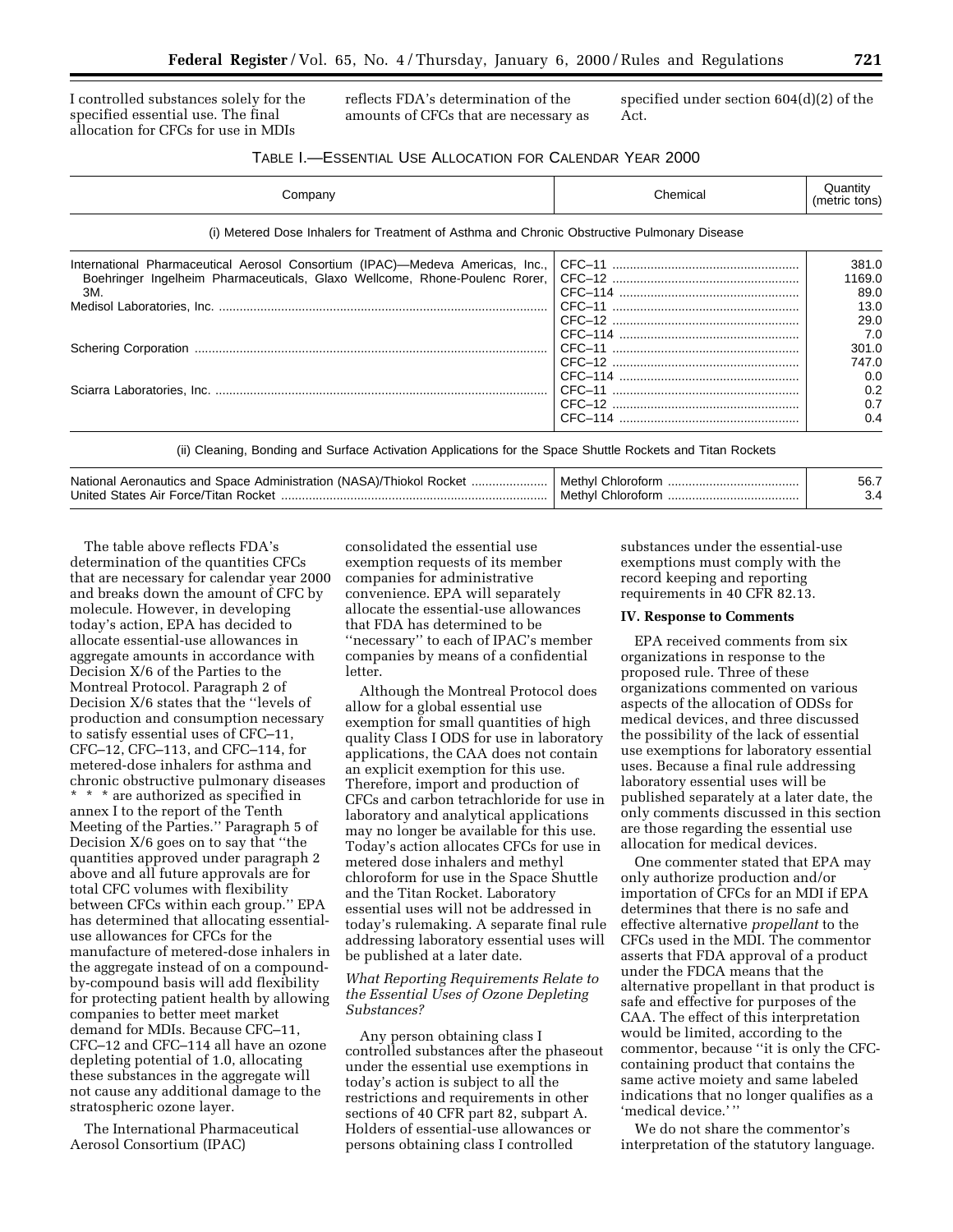The first prong of the definition of ''medical device'' reads as follows: ''The term ''medical device'' means any device \* \* \*, diagnostic product, drug \* \* \*, and drug delivery system \* \* \* if such device, product, drug, or drug delivery system utilizes a class I or class II substance for which no safe and effective alternative has been developed, and where necessary, approved by the Commissioner.'' According to the commentor, the phrase ''for which no safe and effective alternative has been developed'' modifies ''class I or class II substance,'' and not ''device, product, drug, or drug delivery system.'' The difficulty with the commenter's interpretation is that FDA does not approve MDI propellants separately from drug products. Thus, it is impossible for FDA to approve an alternative to the class I or class II substance (i.e., the propellant) alone since FDA only approves MDIs under an ANDA or NDA as a whole unit and not by approving each of its components. For this reason, even if we were to agree with the commentor that the statutory language was clear on its face, this would be a situation where the literal meaning of the statutory text would produce absurd results. We believe that the overall purpose of the CAA language regarding medical devices is to ensure that EPA's mission of environmental protection does not conflict with FDA's mission of protecting the public health. Consistent with this purpose, we believe that in drafting this prong of the definition, Congress was focusing on the availability of alternative medical treatment for patients who rely on CFC MDIs. We are not the appropriate agency to decide whether such alternative medical treatment is available. We do not believe that Congress intended EPA to make decisions involving medical judgment. On such questions, we defer to FDA. Because FDA has not identified any "safe and effective alternative," as the phrase is used in the CAA, for any CFC MDI, the first prong of the definition of ''medical device'' has not affected today's allocation.

One commentor asserted that ''the CAA contemplates a product-by-product determination of essentiality at the time a particular product is approved,'' and that this principle applies to generic drugs as well as brand-name drugs. We do not believe that the statutory language requires each product's essentiality to be determined in a vacuum, as if no other products of that type existed. The definition of medical device states that a device, product, drug, or drug delivery system is a

medical device if the first prong of the definition is satisfied and ''if such device, product, drug, or drug delivery system, has, after notice and opportunity for public comment, been approved and determined to be essential by the Commissioner in consultation with the Administrator.'' This language does not prevent FDA from grouping together particular types of products containing the same active moiety and determining that all products using a given active moiety are essential. Our understanding is that FDA has always added uses to its essential use list through notice and comment rulemaking. Because FDA's list of essential uses is determined by active moiety and makes no reference as to whether a drug product is generic or branded, we believe all MDIs for which we are allocating CFCs are covered by 21 CFR 2.125, regardless of whether they were or will be approved under an NDA or ANDA.

This commentor also objects to EPA's use of FDA's pre-1990 determinations of essentiality in deciding whether an MDI qualifies as a ''medical device'' for purposes of the 1990 CAA Amendments. The commentor states that EPA cannot allocate essential use allowances for particular MDIs until FDA finalizes the proposed revisions to its essential use regulations or engages in a separate rulemaking to determine whether those MDIs are essential.

While we are aware that FDA is currently engaged in rulemaking to revise its essential use regulations, we are relying on FDA's current essential use list at 21 CFR 2.125 for purposes of today's action. That list contains all of FDA's determinations regarding "essentiality" to date. The statute does not specify a particular time at which FDA must make such a determination or invalidate determinations made prior to the date of the 1990 CAA Amendments. Additionally, the 1990 Amendments to the Clean Air Act use language consistent with FDA's regulations at 21 CFR 2.125. We presume that Congress was aware of FDA's regulations when it passed the 1990 Amendments to the CAA. Therefore, we believe that the current essential use list remains valid. If FDA revises its regulations, we will take the revised list into account in future allocation decisions.

We received several comments on the meaning of the word ''approved'' in section 601(8)(B). In the preamble to the proposed rule, we stated that EPA and FDA were discussing how best to interpret this term, and that there were at least two possible interpretations. One such interpretation was that FDA

had to approve the specific product under the FDCA. The second interpretation was that FDA had to have approved either that product or another product that contained the same active moiety. Several commentors stated that the second interpretation would be contrary to the plain meaning of the statute.

Section 601(8)(B) refers to approval as occurring ''after notice and opportunity for comment.'' FDA has informed us that approvals of drug products under the FDCA are issued without notice and comment. For this reason, FDA has concluded that in using the word ''approved,'' Congress cannot have been referring to approval of the drug product under the FDCA. We agree with this conclusion. We also note that the statutory language refers to actions taken by FDA, *in consultation with EPA.* FDA does not consult with EPA prior to approving drug products under the FDCA. Furthermore, FDA points out that it has provided notice and opportunity for comment prior to adding categories of drug products to the essential use list in 40 CFR 2.125. (FDA has also informally consulted with EPA in the course of such actions.) Therefore, FDA interprets the phrase ''approved and determined to be essential'' as referring to FDA's action in approving the use of CFCs in MDIs containing a particular active moiety as an essential use. As a result, FDA regards all MDIs containing an active moiety that appears on its essential use list as ''approved'' for purposes of 601(8)(B). According to this interpretation, an MDI that has not yet received approval of its ANDA or NDA under the FDCA is considered to be approved as an essential use if it contains an active moiety that appears on the essential use list.

Two commentors stated that section 601(8)(B) requires FDA approval of the ''medical device'' itself and that an active moiety cannot be a ''medical device''. We would like to clarify that the term ''device'' and the phrase ''medical device'' have two separate and distinct definitions. ''Medical device'' is defined under 601(8) of the CAA. ''Device'' is defined under the FDCA. Furthermore, we are not stating that the active moiety in an MDI is a ''medical device'' under the CAA. Rather, FDA and EPA are interpreting section 601(8)(B) to allow MDIs to be ''approved and determined to be essential'' by active moiety. That is, if FDA, in consultation with EPA, has listed MDIs containing a particular active moiety as essential, then a separate determination is not necessary for each MDI that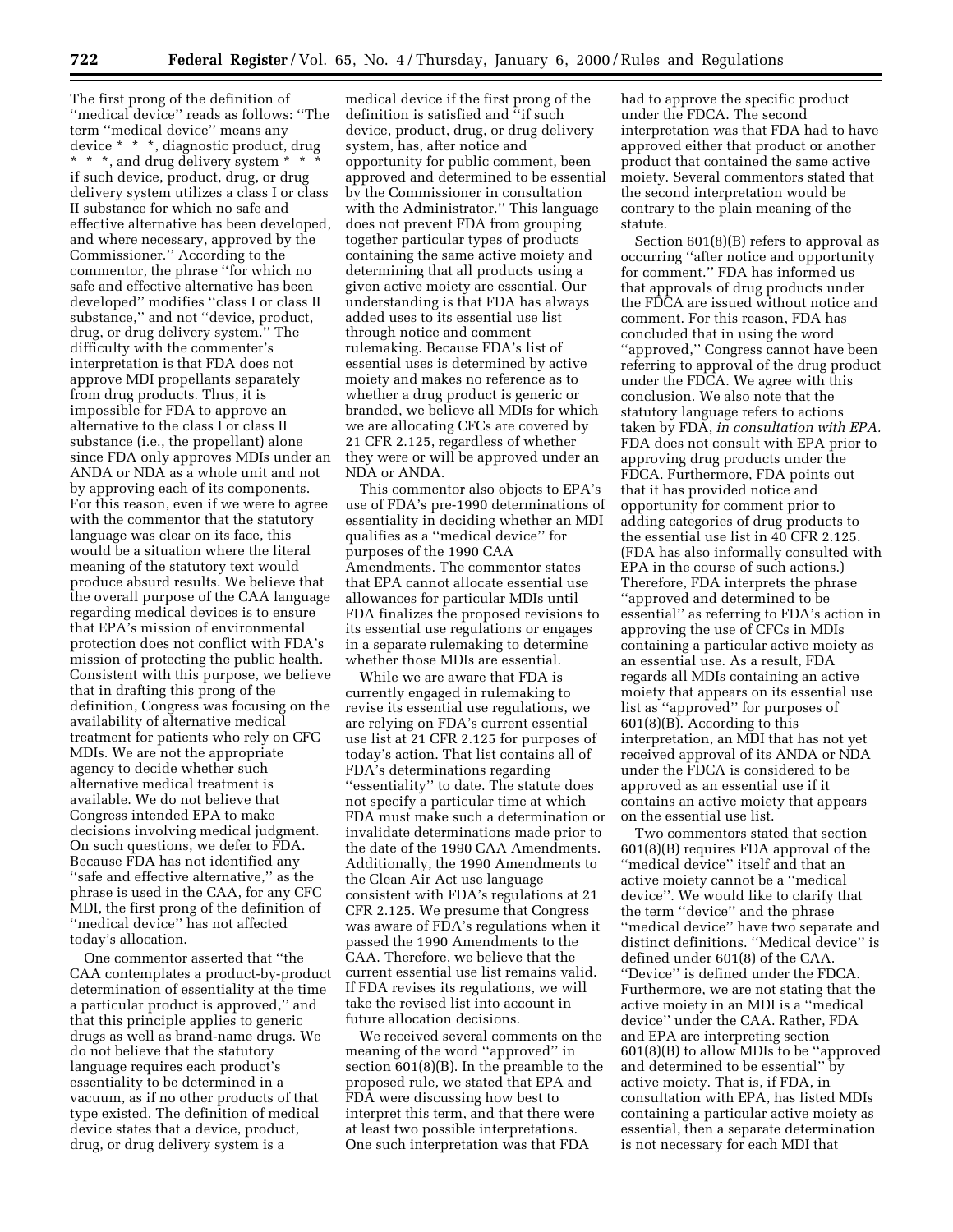contains that active moiety. FDA has listed MDIs with reference to the active moiety. Therefore, an MDI that contains an active moiety that appears on FDA's essential use list has been ''approved and determined to be essential.''

One commentor stated that according to principles of statutory construction, the term ''approved'' should be interpreted the same way in section 601(8)(A) and section 601(8)(B). We believe that the term ''approved'' must be interpreted in light of the surrounding language in each instance. Section 601(8)(B) requires notice-andcomment rulemaking and refers to action by FDA, in consultation with EPA. Since approval under the FDCA involves unilateral action by FDA without notice-and-comment rulemaking, it is reasonable to conclude that section 601(8)(B) does not refer to approval of an NDA or ANDA under the FDCA. Instead, we interpret the phrase ''approved and determined to be essential'' as referring to any MDI that contains an active moiety appearing on FDA's essential use list. This interpretation is consistent with the surrounding language, as FDA adds uses to its list through notice-and-comment rulemaking, and EPA has a clear interest in being consulted regarding the listing of essential uses of ODS.

In regard to section  $601(8)(A)$ , we interpret this section as requiring a determination by FDA that there is a "safe and effective alternative" to a CFC MDI. Approval under the FDCA may be a prerequisite to such a determination. (We note that the statutory language calls for approval ''where necessary.'') Because section 601(8)(A) does not refer to notice and comment rulemaking or consultation with EPA, it is reasonable to interpret the reference to ''approval'' as a reference to approval under the FDCA. However, neither EPA nor FDA views FDA approval of a non-CFC product under the FDCA as constituting a determination that the product is a ''safe and effective alternative'' to any CFC MDI. That determination would require a separate analysis. FDA has described some of the factors that would enter into such an analysis in the preamble to its September 1, 1999 notice of proposed rulemaking on essential use determinations (64 FR 47735), and we refer the reader to that notice for further details.

This commentor also stated that the term ''approved'' as used in section 601(8)(B) should be interpreted as it is interpreted under the FDCA, to refer to the entire drug product rather than simply the active ingredients. For the reasons stated above, we have

concluded that the word ''approved'' in section 601(8)(B) does not refer to approval under the FDCA.

One commentor stated that EPA had not meaningfully addressed the requirements of section 604(d)(2) of the CAA, the exception for medical devices. This commentor stated that EPA must provide information on ''current market demand for the use of CFCs in particular MDIs, what quantities of CFCs were requested by particular companies in their annual applications for each particular active moiety and how the essential use allowances are ''necessary'' or ''limited'', and how the applicant met its burden of demonstrating that it qualifies for CFCs under the essential use criteria set out in the Act.''

Section 604(d)(2) of the CAA states that ''the Administrator, after notice and opportunity for public comment, shall, to the extent such action is consistent with the Montreal Protocol, authorize the production of limited quantities of class I substances solely for use in medical devices if such authorization is determined by the Commissioner, in consultation with the Administrator, to be necessary for use in medical devices.'' As described in Section II of this preamble, EPA and FDA have consulted on whether the limited quantities contained in the proposed rule were ''necessary'' for use in medical devices, and FDA has determined that 2737.3 tons of the proposed amount are ''necessary.'' Accordingly, in this interim final rule, EPA is allocating 2737.3 tons for use in medical devices.

With regard to the commentor's request for information, the letter from FDA states the following: ". . . we [FDA] have examine the table in your [EPA] proposed rule that lists the essential use amounts requested by sponsors for production of medical devices (64 FR 59143, Table 1). We have also examined the information you obtained from individual sponsors regarding their intended use of CFCs in specific products. We compared this information to the information filed with us by sponsors in their annual reports.'' FDA goes on to say ''In listing the amounts we believe to be necessary for use in medical devices, we referred to historical use and have included an additional amount to allow for overage, for waste during manufacturing, for uncertainties in the supply chain of CFCs since they are no longer produced in the United States, for changes in future market shares of specific products, as well as for unforeseen circumstances in the market. We also

provided additional amounts based on our knowledge of certain manufacturing problems. In addition, we eliminated any double-counting we found and eliminated allocations for uses not considered essential by the parties to the Montreal Protocol, even if those uses are currently listed in our regulation at 21 CFR 2.125(e).'' FDA also noted that they accounted for CFCs for use in the production of MDIs that would ultimately be exported to Canada. It should be noted that much of the data that FDA used in their analysis were confidential business information and cannot be shared publicly. These confidential data included each applicant's response to EPA's request for information on the quantity of each CFC to be used in the manufacture of specific products in calendar year 2000, EPA's historical data on yearly import and actual use of CFCs for each company, and information filed with FDA by drug sponsors in their annual reports.

The commentor further stated that in order to achieve the congressional objective of reducing and eliminating production and use of ODS ''as expeditiously as possible,'' ''EPA and FDA must conclude that new MDIs are not 'necessary' where FDA has approved or issued an 'apposable' letter for a CFC-free alternative involving the same active moiety and overlapping labeling as that in the CFC-containing MDI.'' The commentor also states that if EPA nonetheless finds that CFCs are necessary for these MDIs, EPA must limit the quantities allocated to those that are necessary until the CFC-free alternative is approved. The commentor goes on to describe this stance as a ''policy.''

Under section 604(d)(2) of the CAA, FDA (in consultation with EPA) determines whether production or import of CFCs for MDIs is necessary. EPA does not independently make such a determination, as the comment appears to suggest. We defer to FDA on the wisdom of adopting the policy urged by the commentor. The commentor has not demonstrated that this policy is compelled by the statutory language. For purposes of today's action, we are relying on FDA's determination that the quantities allocated in the final rule are ''necessary.''

One commenter stated that EPA must ensure that its allocation is consistent with the decisions and recommendations of the Parties to the Montreal Protocol. The commenter refers to two existing decisions: Decision IV/25, which provides criteria for assessing essential uses for purposes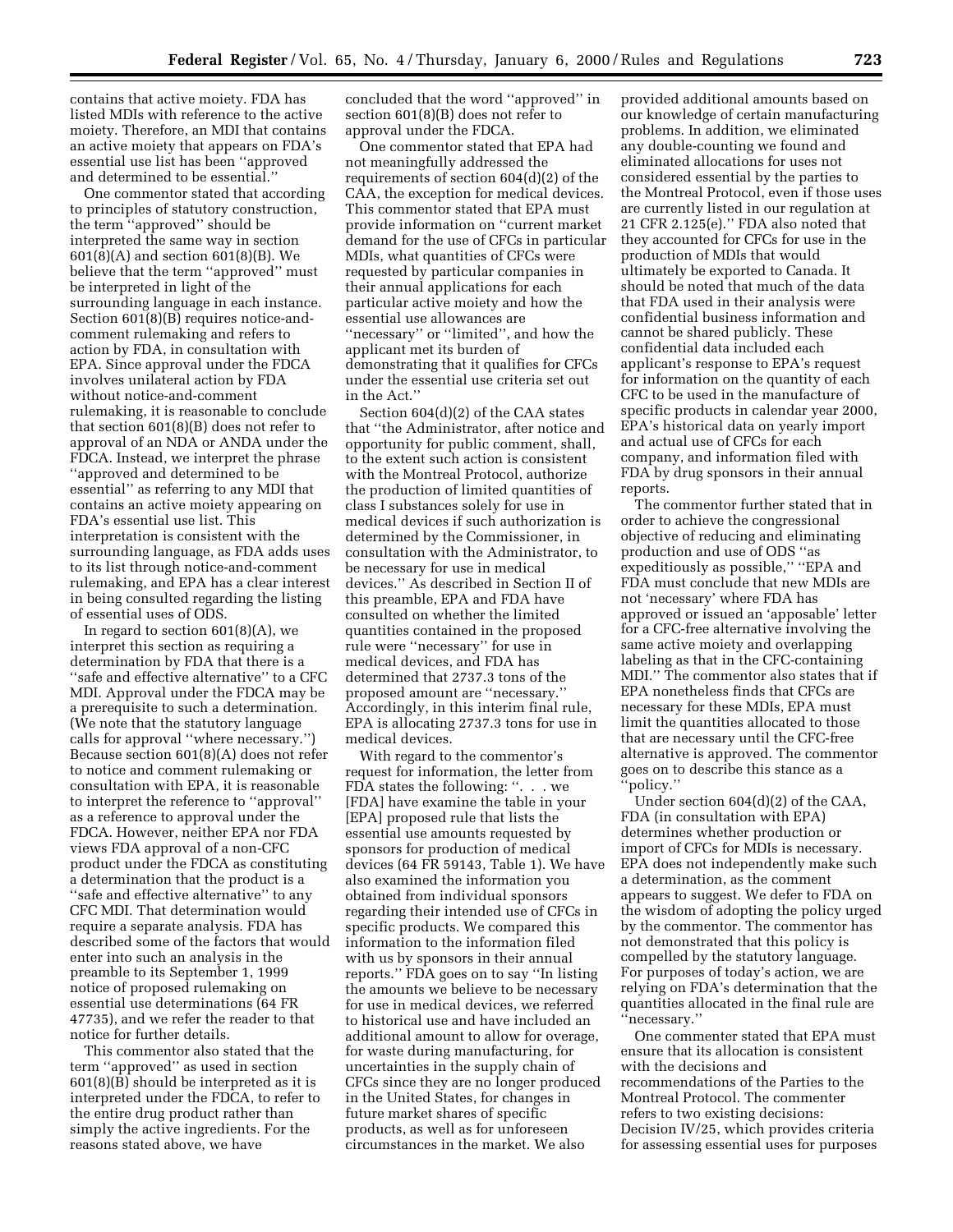of the Protocol's control measures, and Decision VIII/10, which addresses the transition away from CFC-based MDIs.

Decision IV/25 contemplates that Parties nominating essential uses will apply the stated criteria at the time of nomination, and that the Protocol's Technology and Economic Assessment Panel will apply these criteria in developing its recommendations on whether the Parties should approve the nominated uses and quantities at their yearly meeting. Thus, these criteria drive the essential use process at the international level. The uses to which we are allocating CFCs in today's action were approved at the Tenth Meeting of the Parties, after nomination by the U.S. and evaluation by the Technology and Economic Assessment Panel. Therefore, we believe today's allocation is consistent with the Protocol. In addition, the commenter has not identified any respect in which these uses fail to meet the criteria in Decision IV/25.

Decision VIII/10 describes a variety of actions that Parties are to request MDI companies to undertake. For example, Parties are to ''request companies applying for MDI essential-use exemptions to demonstrate that they are undertaking individual or collaborative industry efforts, in consultation with the medical community, to educate healthcare professionals and patients about other treatment options and the transition to non-CFC alternatives.'' (Decision VIII/10(2)) The TEAP Handbook on Essential Use Nominations was revised in 1997 to incorporate requests relevant to Decision VIII/10. For example, question B.2. of the form entitled ''Nomination of the Aerosol Metered Dose Inhaler (MDI) as an Essential Use,'' in Appendix D of the TEAP Handbook on Essential Use Nominations, requests applicants to ''List and describe in detail the education efforts, individual and/or collaborative, being undertaken to advise patients and health care professionals about treatment options and the transition to non-CFC alternatives.'' EPA requests companies applying for MDI essential-use exemptions to submit the information specified in the TEAP Handbook, including the information relevant to Decision VIII/10 . Nevertheless, we do not view Decision VIII/10 as imposing barriers to allocation. The Decision does not attach any consequences to the company's failure to comply with any of the requests. The commenter incorrectly describes Decision VIII/10 as ''requiring'' manufacturers of CFC MDIs to take the specified actions. By its own

terms, the Decision simply states that Parties ''will request'' companies to take these actions.

One commenter stated that under the CAA EPA cannot allocate CFCs to Medisol Laboratories for use in their generic albuterol MDI because this product does not fall within the definition of a ''medical device'' under the statute. For reasons stated above, EPA considers the generic albuterol MDI to be a medical device as defined by the statute and thus eligible to receive essential use allowances. While we are aware that FDA has approved a CFC-free albuterol product, FDA has not determined that this product is a ''safe and effective alternative'' to the Medisol generic albuterol MDI. In addition, albuterol is an adrenergic bronchodilator. FDA continues to regard the use of CFCs in ''[m]etered-dose adrenergic bronchodilator human drugs for oral inhalation'' as essential (21 CFR 2.125(e)(3)). Because FDA's list of essential uses makes no reference as to whether a drug product is generic or branded, we believe all MDIs for which we are allocating CFCs are covered under 21 CFR 2.125 regardless of whether they were or will be approved under an NDA or ANDA. Therefore, we believe that CFC albuterol MDIs are "medical devices." Finally, we have based our allocation of 49 tons of CFCs to Medisol on FDA's determination that this quantity is ''necessary'' under CAA section  $604(d)(2)$ .

One commenter stated that Sciarra's application for essential use allowances for production of albuterol, epinephrine hydrochloride, ipratropium bromide, triamcinalone acetonide, beclomethasone dipropionate, and cromolyn sodium MDIs should be denied because these products do not satisfy many, if not all of the requirements set by the CAA. According to the commenter, an albuterol MDI should not qualify as a ''medical device'' under the CAA because there is a ''safe and effective alternative propellant'' (HFC–134a), that is, a safe and effective alternative to the CFCs used in albuterol MDIs. Additionally, the commenter stated that FDA has not determined that the generic products listed above are essential after notice and opportunity for public comment. The commenter also noted that FDA has issued apposable letters for CFC-free versions of all the above moieties except epinephrine and ipratripium, and concluded that even if these products qualify as ''medical devices,'' the allocation of CFCs is not ''necessary.'' Additionally, the commenter stated that Sciarra's application provided

inadequate information in its response to the Protocol criteria. Specifically, Sciarra did not provide information about the availability of alternatives to CFC MDIs or information on its plans for implementation of these alternatives. The commenter did note that Sciarra had stated that it would develop its own non-CFC products after receiving approval for its CFC-containing products.

As stated before, while FDA has approved a CFC-free albuterol product, FDA has not determined that this product is a ''safe and effective alternative'' to any other albuterol product. In addition, albuterol is an adrenergic bronchodilator. FDA continues to regard the use of CFCs in ''[m]etered-dose adrenergic bronchodilator human drugs for oral inhalation'' as essential (21 CFR 2.125(e)(3)). Therefore, we believe that CFC albuterol MDIs are ''medical devices.'' Our understanding is that FDA has always added uses to its essential use list through notice and comment rulemaking. Because FDA's list of essential uses makes no reference as to whether a drug product is generic or branded, we believe all MDIs for which we are allocating CFCs are covered under 21 CFR 2.125 regardless of whether they were or will be approved under an NDA or ANDA. In Sciarra's response to the CAA section 114 letter that EPA sent to MDI manufacturers on October 13, 1999, Sciarra provided a refined list of moieties for the MDIs for which it is requesting CFCs. The use of any of these moieties in an MDI is essential under 21 CFR 2.125(e). With the regard to the issue of whether CFCs are ''necessary'' for the Sciarra MDIs, we are relying on FDA's determination. FDA, in its analysis of the amount of CFCs necessary for the production of MDIs, determined that much of the quantity we had proposed to allocate to Sciarra was not ''necessary'' because at present, Sciarra does not have any currently approved CFC MDIs. The essential use allocation for Sciarra was reduced accordingly in this interim final rule.

The TEAP Handbook contains several questions relating to the availability of alternatives. As we noted earlier, many of the questions in the current TEAP Handbook derive from Decision VIII/10. This Decision directs the Parties to request certain information from companies applying for MDI essentialuse exemptions. However, it does not attach specific consequences to a company's failure to provide information, nor does it state what constitutes an adequate response.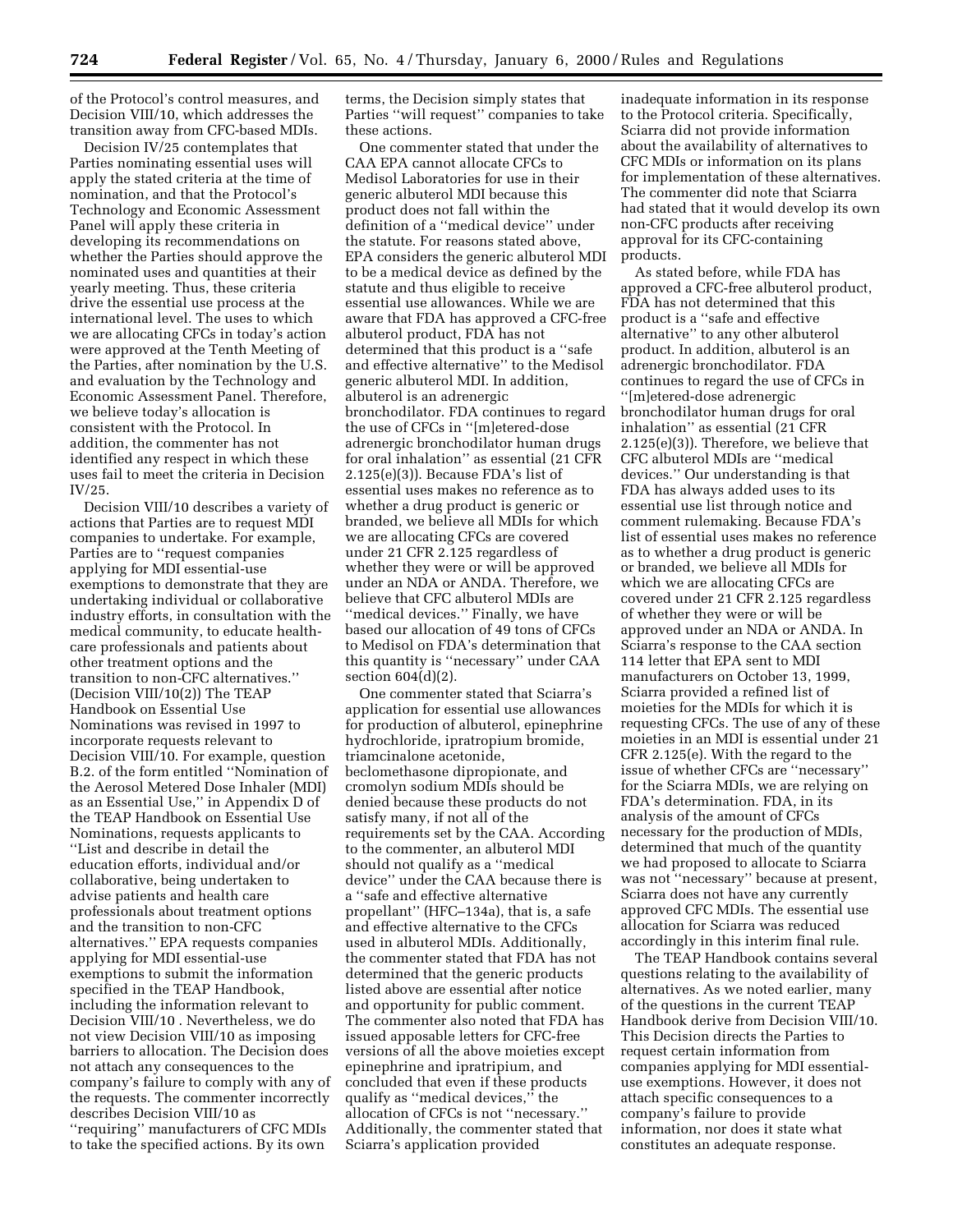One commenter stated that the application for CFCs from Schering should be denied only if EPA also denies CFC applications for albuterol MDIs for all other companies marketing such products. The commenter identified Schering as the company that markets the non-CFC albuterol MDI. For the reasons stated above, EPA is allocating CFCs to manufacturers of CFC albuterol MDIs, including Schering.

One commenter stated that the public version of the application for the International Pharmaceutical Aerosol Consortium (IPAC) did not provide information about the specific products that would be manufactured using the essential use allowances. The commenter noted that Medeva Americas is one of the companies identified in the IPAC proposal, and stated that this company markets a generic CFC albuterol MDI. The commenter further stated that another IPAC company, Glaxo Wellcome, markets a CFC albuterol MDI. According to the commenter, neither of these companies should receive CFC allocations for these products.

IPAC completed the application for essential use allowances in accordance with the TEAP Handbook. EPA requested information about the specific products for which the allowances would be used from IPAC's member companies in a letter issued pursuant to section 114 of the CAA on October 13, 1999. The responses to these letters are considered confidential business information and are therefore not available in the public docket. As stated earlier FDA used this information in its analysis of what quantities of CFCs are necessary for the production of medical devices as defined in the Act. Each of the products for which FDA determined a quantity of CFCs to be necessary is ''essential'' under 21 CFR 2.125(e). Since the commenter specifically mentions albuterol, we note again that albuterol is an adrenergic bronchodilator. FDA continues to regard the use of CFCs in ''[m]etered-dose adrenergic bronchodilator human drugs for oral inhalation'' as essential (21 CFR 2.125(e)(3)). Our understanding is that FDA has always added uses to its essential use list through notice and comment rulemaking. Because FDA's list of essential uses makes no reference as to whether a drug product is generic or branded, we believe all MDIs for which we are allocating CFCs are covered under 21 CFR 2.125 regardless of whether they were or will be approved under an NDA or ANDA. Furthermore, as stated before, while FDA has approved a CFC-free albuterol

product, FDA has not determined that this product is a ''safe and effective alternative'' to any other albuterol product. Therefore, we believe that CFC albuterol MDIs are ''medical devices.''

One commenter stated that EPA determines the safety and efficacy of alternatives to CFCs under the Significant New Alternatives Policy (SNAP) program (section 612 of the CAA). The commenter further stated that EPA relies upon FDA's approval of medical products containing alternative propellants as a determination that the alternative propellant has no adverse human health effects. The commenter concluded that ''when FDA approves a product containing an alternative propellant as safe and effective under the FDCA, EPA concludes that the non-CFC propellant in that product is safe and effective for the purposes of the CAA.''

Under section 612 of the CAA, EPA determines whether substitutes for ozone-depleting substances may present adverse effects to human health or the environment. In the SNAP rule published in the **Federal Register** on March 18, 1994 (59 FR 13044), EPA stated: "Some medical devices \* \* \* currently contain class I or class II compounds. The Agency has determined that such products are exempt from further review for human health effects under the SNAP program where FDA approval of such effects is required before a product can be introduced into commerce. EPA will rely in its SNAP determination on FDA's conclusions regarding health effects. The Agency believes this exemption is justified because of the higher burden of proof placed on submitters under the FDCA. However, the Agency will continue to evaluate all other environmental effects of the proposed substitute, and will consult with the FDA to determine the appropriate course of action.'' (59 FR 130660).

The quoted language simply indicates that EPA will conclude that a substitute does not present adverse health effects if FDA approves, under the FDCA, a product containing the substitute. It does not say that EPA will treat the product approval as a determination that the substitute is a ''safe and effective alternative'' to the ODS for purposes of section 601(8)(A). FDA approval of a CFC-free MDI under the FDCA does not constitute approval of the non-CFC propellant as safe and effective. Such approval relates to the product in its entirety, not to the propellant. Therefore, it would be inappropriate for the EPA to conclude

from FDA's approval of a non-CFC MDI that the non-CFC propellant had been approved for use in MDIs generally. In listing acceptable alternatives under the SNAP program, EPA does not intend to preempt FDA's role in approving individual products or in deciding whether a particular product is a safe and effective alternative for another.

#### **V. Administrative Requirements**

## *A. Unfunded Mandates Reform Act*

Title II of the Unfunded Mandates Reform Act of 1995 (UMRA), Public Law 104–4, establishes requirements for Federal agencies to assess the effects of their regulatory actions on State, local, and tribal governments and the private sector.

Under section 202 of the UMRA, EPA generally must prepare a written statement, including a cost-benefit analysis, for proposed and final rules with ''Federal mandates'' that may result in expenditures by State, local, and tribal governments, in the aggregate, or by the private sector, of \$100 million or more in any one year. Before promulgating an EPA rule for which a written statement is needed, section 205 of the UMRA generally requires EPA to identify and consider a reasonable number of regulatory alternatives and adopt the least costly, most costeffective or least burdensome alternative that achieves the objectives of the rule. The provisions of section 205 do not apply when they are inconsistent with applicable law. Moreover, section 205 allows EPA to adopt an alternative other than the least costly, most cost-effective or least burdensome alternative if the Administrator publishes with the final rule an explanation why that alternative was not adopted. Section 204 of the UMRA requires the Agency to develop a process to allow elected state, local, and tribal government officials to provide input in the development of any proposal containing a significant Federal intergovernmental mandate.

Before EPA establishes any regulatory requirements that may significantly or uniquely affect small governments, including tribal governments, it must have developed under section 203 of the UMRA a small government agency plan. The plan must provide for notifying potentially affected small governments, enabling officials of affected small governments to have meaningful and timely input in the development of EPA regulatory proposals with significant Federal intergovernmental mandates, and informing, educating, and advising small governments on compliance with the regulatory requirements.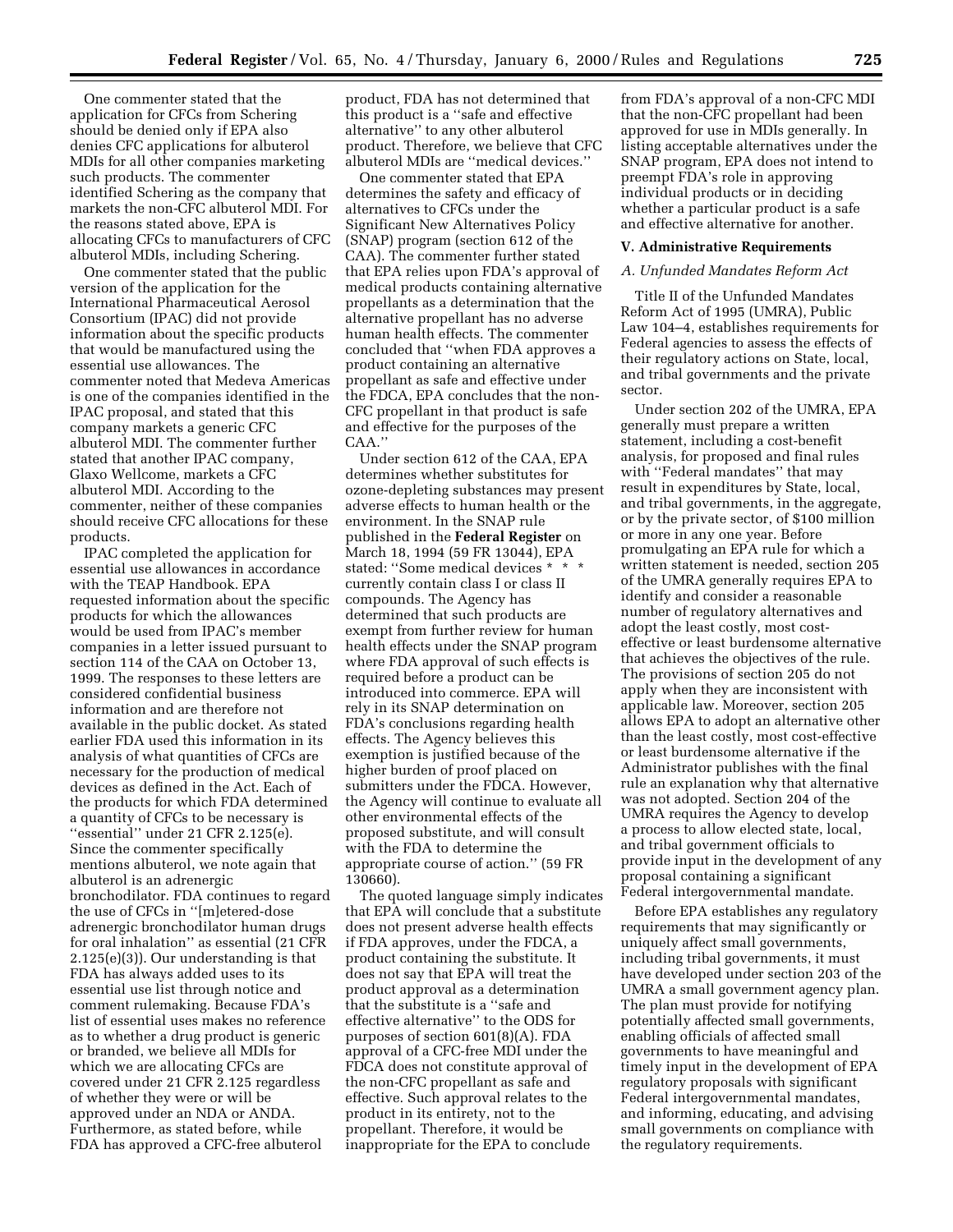Today's rule contains no Federal mandates (under the regulatory provisions of Title II of the UMRA) for State, local, or tribal governments or the private sector. Because this rule imposes no enforceable duty on any State, local or tribal government it is not subject to the requirements of sections 202 and 205 of the UMRA. EPA has also determined that this rule contains no regulatory requirements that might significantly or uniquely affect small governments; therefore, EPA is not required to develop a plan with regard to small governments under section 203. Finally, because this rule does not contain a significant intergovernmental mandate, the Agency is not required to develop a process to obtain input from elected state, local, and tribal officials under section 204.

#### *B. Executive Order 12866*

Under Executive Order 12866 (58 FR 51735, October 4, 1993), the Agency must determine whether this regulatory action is ''significant'' and therefore subject to OMB review and the requirements of the Executive Order. The Order defines ''significant regulatory action'' as one that is likely to result in a rule that may:

(1) Have an annual effect on the economy of \$100 million or more, or adversely affect in a material way the economy, a sector of the economy, productivity, competition, jobs, the environment, public health or safety, or State, local, or tribal governments or communities;

(2) Create a serious inconsistency or otherwise interfere with an action taken or planned by another agency;

(3) Materially alter the budgetary impact of entitlement, grants, user fees, or loan programs or the rights and obligations of recipients thereof; or

(4) Raise novel legal or policy issues arising out of legal mandates, the President's priorities, or the principles set forth in the Executive Order. It has been determined by OMB and EPA that this action is not a ''significant regulatory action'' under the terms of Executive Order 12866 and is therefore not subject to OMB review under the Executive Order.

#### *C. Paperwork Reduction Act*

This action does not add any information collection requirements or increase burden under the provisions of the Paperwork Reduction Act, 44 U.S.C. 3501 *et seq.* The Office of Management and Budget (OMB) previously approved the information collection requirements contained in the final rule promulgated on May 10, 1995, and assigned OMB

control number 2060–0170 (EPA ICR No. 1432.16).

Burden means the total time, effort, or financial resources expended by persons to generate, maintain, retain, or disclose or provide information to or for a Federal agency. This includes the time needed to review instructions; develop, acquire, install, and utilize technology and systems for the purposes of collecting, validating, and verifying information, processing and maintaining information, and disclosing and providing information; adjust the existing ways to comply with any previously applicable instructions and requirements; train personnel to be able to respond to a collection of information; search data sources; complete and review the collection of information; and transmit or otherwise disclose the information.

An Agency may not conduct or sponsor, and a person is not required to respond to, a collection of information unless it displays a currently valid OMB control number. The OMB control numbers for EPA's regulations are listed in 40 CFR Part 9 and 48 CFR Chapter 15.

#### *D. Executive Order 13084: Consultation and Coordination With Indian Tribal Governments*

Under Executive Order 13084, EPA may not issue a regulation that is not required by statute, that significantly or uniquely affects the communities of Indian tribal governments, and that imposes substantial direct compliance costs on those communities, unless the Federal government provides the funds necessary to pay the direct compliance costs incurred by the tribal governments, or EPA consults with those governments. If EPA complies by consulting, Executive Order 13084 requires EPA to provide to the Office of Management and Budget, in a separately identified section of the preamble to the rule, a description of the extent of EPA's prior consultation with representatives of affected tribal governments, a summary of the nature of their concerns, and a statement supporting the need to issue the regulation. In addition, Executive Order 13084 requires EPA to develop an effective process permitting elected officials and other representatives of Indian tribal governments ''to provide meaningful and timely input in the development of regulatory policies on matters that significantly or uniquely affect their communities.'' Today's rule does not significantly or uniquely affect the communities of Indian tribal governments. Accordingly, the

requirements of section 3(b) of Executive Order 13084 do not apply to this rule.

# *E. Regulatory Flexibility*

After considering the economic impacts of today's final rule on small entities, EPA has determined that it is not necessary to prepare a regulatory flexibility analysis in connection with this final rule. EPA has also determined that this action will not have a significant economic impact on a substantial number of small entities. This rule does not have a significant impact on a substantial number of small entities. The only entities that are directly affected by this allocation are those to which CFCs and other ODSs are being allocated. There are only ten entities which are affected by this rulemaking (see table 1 above). This rule does not have an adverse economic impact on any entity because it grants exceptions to a pre-existing ban.

## *F. Applicability of Executive Order 13045: Protection of Children From Environmental Health Risks and Safety Risks*

Executive Order 13045: ''Protection of Children from Environmental Health Risks and Safety Risks'' (62 FR 19885, April 23, 1997) applies to any rule that (1) is determined to be ''economically significant'' as defined under Executive Order 12866, and (2) concerns an environmental health and safety risk that EPA has reason to believe may have a disproportionate effect on children. If the regulatory action meets both criteria, the Agency must evaluate the environmental health or safety effects of the planned rule on children, and explain why the planned regulation is preferable to other potentially effective and reasonably feasible alternatives considered by the Agency. EPA interprets Executive Order 13045 as applying only to those regulatory actions that are based on health or safety risks, such that the analysis required under section 5–501 of the Order has the potential to influence the regulation. This rule is not subject to Executive Order 13045 because it implements the phaseout schedule and exemptions established by Congress in Title VI of the Clean Air Act.

## *G. National Technology Transfer and Advancement Act*

Section 12(d) of the National Technology Transfer and Advancement Act of 1995 (''NTTAA''), Public Law No. 104–113, section 12(d) (15 U.S.C. 272 note) directs EPA to use voluntary consensus standards in its regulatory activities unless to do so would be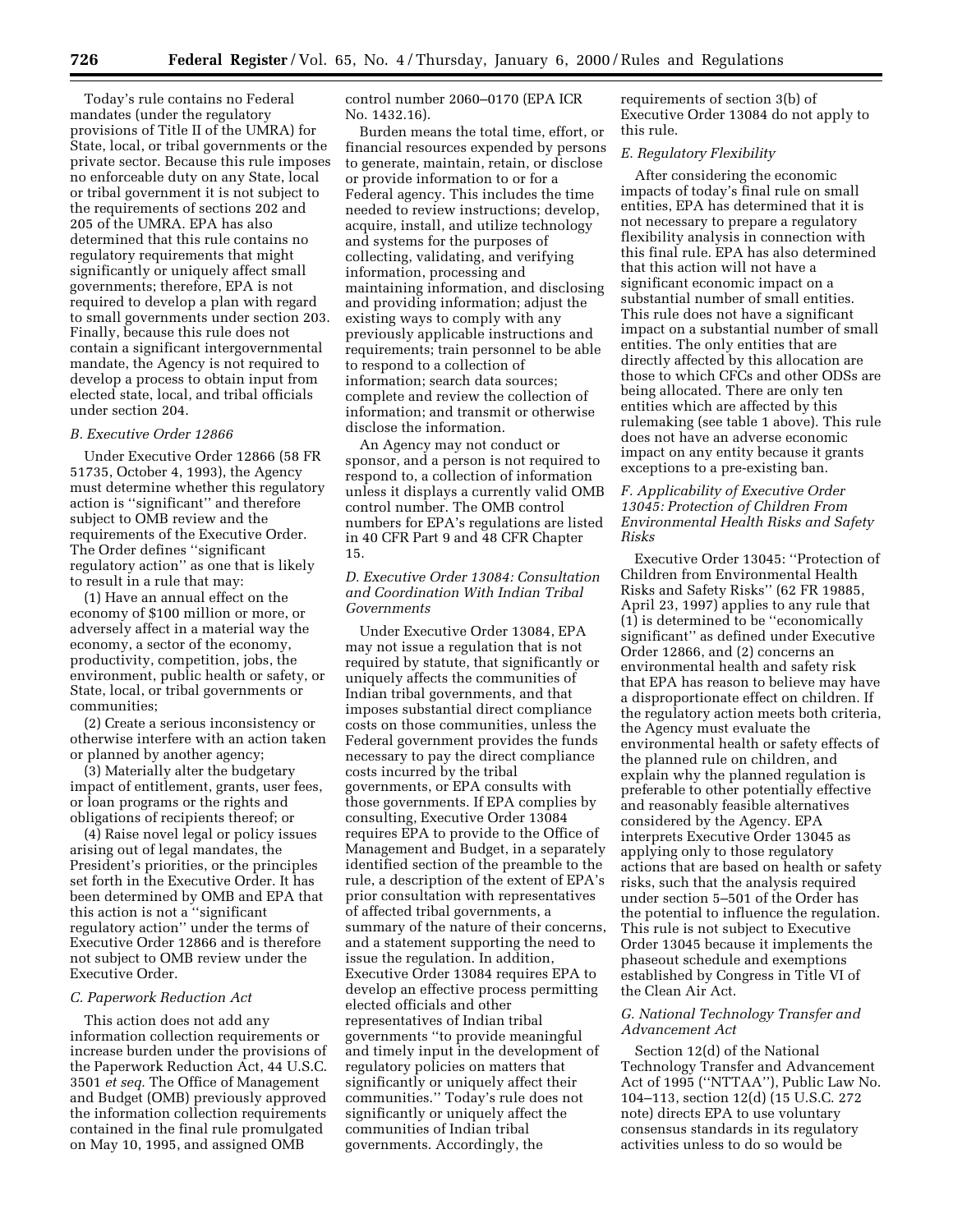inconsistent with applicable law or otherwise impractical. Voluntary consensus standards are technical standards (*e.g.*, materials specifications, test methods, sampling procedures, and business practices) that are developed or adopted by voluntary consensus standards bodies. The NTTAA directs EPA to provide Congress, through OMB, explanations when the Agency decides not to use available and applicable voluntary consensus standards. This rule does not involve technical standards. Therefore, EPA did not consider the use of any voluntary consensus standards.

## *H. Executive Order 13132 (Federalism)*

Executive Order 13132, entitled ''Federalism'' (64 FR 43255, August 10, 1999), requires EPA to develop an accountable process to ensure ''meaningful and timely input by State and local officials in the development of regulatory policies that have federalism implications.'' ''Policies that have federalism implications'' is defined in the Executive Order to include regulations that have ''substantial direct effects on the States, on the relationship between the national government and the States, or on the distribution of power and responsibilities among the various levels of government.'' Under Executive Order 13132, EPA may not issue a regulation that has federalism implications, that imposes substantial direct compliance costs, and that is not required by statute, unless the Federal government provides the funds necessary to pay the direct compliance costs incurred by State and local governments, or EPA consults with State and local officials early in the process of developing the proposed regulation. EPA also may not issue a regulation that has federalism implications and that preempts State law unless the Agency consults with State and local officials early in the process of developing the proposed regulation.

If EPA complies by consulting, Executive Order 13132 requires EPA to provide to the Office of Management and Budget (OMB), in a separately identified section of the preamble to the

rule, a federalism summary impact statement (FSIS). The FSIS must include a description of the extent of EPA's prior consultation with State and local officials, a summary of the nature of their concerns and the agency's position supporting the need to issue the regulation, and a statement of the extent to which the concerns of State and local officials have been met. Also, when EPA transmits a draft final rule with federalism implications to OMB for review pursuant to Executive Order 12866, EPA must include a certification from the agency's Federalism Official stating that EPA has met the requirements of Executive Order 13132 in a meaningful and timely manner. This interim final rule will not have substantial direct effects on the States, on the relationship between the national government and the States, or on the distribution of power and responsibilities among the various levels of government, as specified in Executive Order 13132. This interim final rule will affect only the ability of private entities and the national government to request production of controlled ozone-depleting substances. Thus, the requirements of section 6 of the Executive Order do not apply to this rule.

### **VI. Judicial Review**

Under Section 307(b)(1) of the Act, EPA finds that these regulations are of national applicability. Accordingly, judicial review of this action is available only by the filing of a petition for review in the United States Court of Appeals for the District of Columbia Circuit within sixty days of publication of this action in the **Federal Register**. Under Section 307(b)(2), the requirements of this rule may not be challenged later in judicial proceedings brought to enforce those requirements.

#### **VII. Congressional Review**

The Congressional Review Act, 5 U.S.C. 801 *et seq.*, as added by the Small Business Regulatory Enforcement Fairness Act of 1996, generally provides that before a rule may take effect, the agency promulgating the rule must submit a rule report, which includes a

copy of the rule, to each House of the Congress and to the Comptroller General of the United States. Section 808 allows the issuing agency to make a rule effective sooner than otherwise provided by the CRA if the agency makes a good cause finding that notice and public procedure is impracticable, unnecessary or contrary to the public interest. This determination must be supported by a brief statement. 5 U.S.C. 808(2). As stated previously, EPA has made such a good cause finding, including the reasons therefor, and established an effective date of January 6, 2000. EPA will submit a report containing this rule and other required information to the U.S. Senate, the U.S. House of Representatives, and the Comptroller General of the United States prior to publication of the rule in the **Federal Register**. This action is not a ''major rule'' as defined by 5 U.S.C. 804(2).

### **List of Subjects in 40 CFR Part 82**

Environmental protection, Administrative practice and procedure, Air pollution control, Chemicals, Chlorofluorocarbons, Exports, Hydrochlorofluorocarbons, Imports, Ozone layer, Reporting and recordkeeping requirements. Dated: December 30, 1999.

# **Carol M. Browner,**

*Administrator.*

40 CFR Part 82 is amended as follows:

## **PART 82—PROTECTION OF STRATOSPHERIC OZONE**

1. The authority citation for part 82 continues to read as follows:

**Authority:** 42 U.S.C. 7414, 7601, 7671– 7671q.

## **Subpart A—Production and Consumption Controls**

2. Section  $82.4(t)(2)$  is amended by revising the table to read as follows:

#### **§ 82.4 Prohibitions.**

\* \* \* \* \* \* (t) \* \* \*  $(2) * * * *$